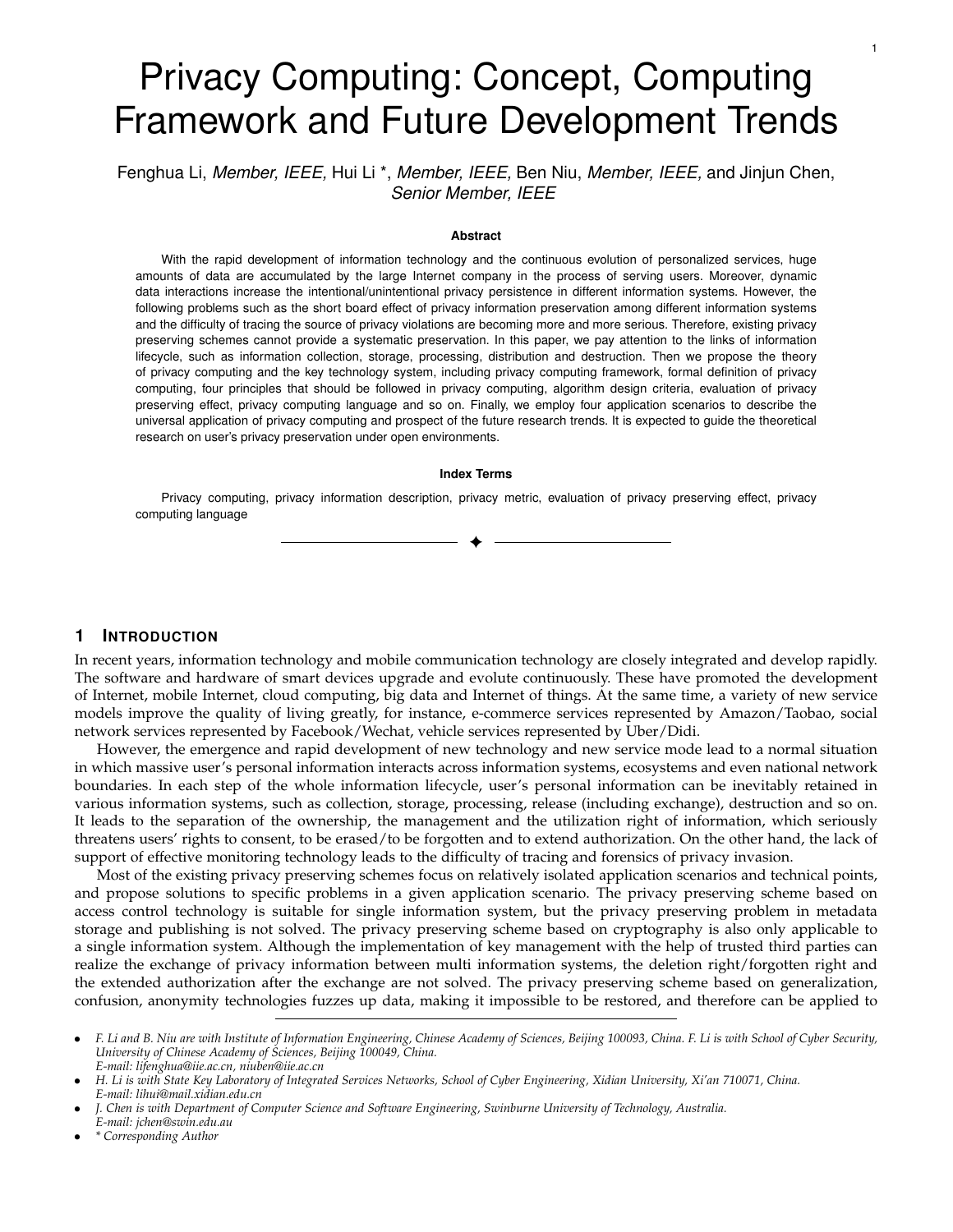many scenarios such as single anonymizing and multi-anonymizing with increased privacy preserving level. However, this kind of privacy preserving scheme reduces the utility of data, which leads to the adoption of the weaker privacy preserving schemes in the actual information system or the simultaneous storage of original data. At present, the description method and the computing model that can integrate the privacy information with the preservation demand are unavailable, and we lack the computing architecture which protects the privacy on demand in complex application scenarios, such as privacy information exchange across information system, privacy information sharing with multi service requirement and dynamic anonymizing of privacy information.

In brief, existing privacy preserving technologies can not meet the requirements of the privacy preservation in the complex information system, leading to unsolved privacy preserving problems in typical application scenarios such as e-commerce and social networking. Therefore, from the perspective of the whole lifecycle preservation on privacy information and to answer the demand of systematic privacy preservation in complex application scenarios, we put forward the privacy computing theory and the key technology system, including privacy computing framework, formal definition of privacy computing, four principles of privacy computing framework, algorithm design criteria, evaluation of privacy preserving effect, privacy computing language and so on in section 3. We look forward to the future research directions of privacy computing and unsolved problems in section 4. We conclude our paper in section 5.

# **2 RELATED WORK**

Existing researches on privacy preservation mainly focus on the privacy preserving techniques of information processing, the privacy measurement and evaluation.

### **2.1 The privacy preserving techniques of data processing**

Researches on privacy preservation have been conducted at all stages including information collection, storage, process, release, destruction and so on. Meanwhile, based on access control, information confusion and cryptography technologies, plenty of privacy preserving schemes are proposed for typical scenarios such as social network, location-based services and clouding computing.

**Access control** technology protects the privacy information via making accessing strategies to ensure that only the authorized subject can access the data resource. Recent years, based on access control technology, multiple privacy preserving techniques have been presented. Scherzer et al. [1] proposed a high-assurance smart card privacy preserving scheme with mandatory access controls (MAC) [2], [3]. And Slamanig et al. [4] proposed a privacy preserving framework for outsourced data storage based on discretionary access control (DAC) [5], [6]. In order to improve the effectiveness of authority management, Ferraiolo et al. [7] presented role-based access control (RBAC). In RBAC, a user will be mapped to a specific role to obtain corresponding accessing authority, which simplified the authority management greatly in complicated scenarios. Anourd et al. [8] designed a privacy preserving data mining scheme with RBAC for multiple scenarios. In 2016, Li et al. [9] proposed a novel cyberspace-oriented access control model, which can effectively avoid security problems caused by the separation of data ownership and management rights and secondary/multiple forwarding of information by comprehensively considering vital factors, such as the access requesting entity, general time and state, access point, device, networks, resource, network interactive graph and chain of resource transmission. In addition, the attribute based encryption [10], [11] forms the identity of the user into a series of attributes, and the attribute information is embedded in the process of encryption and decryption so that the public key cryptosystem has the ability of fine-grained access control. Shao et al. [12] achieved fine-grained access control with attribute-based encryption, and protected user's location privacy in location-based services.

**Information confusion** technology protects the original data with generalization, anonymity, or confusion, which achieves the inability of attackers to obtain the useful information via the modified data. Anonymous technologies, such as k-anonymity [13], [14], l-diversity [15], [16] and t-closeness [17], [18], achieve the privacy preservation via masking the original data into a cloaking spatial. Differential privacy [19], [20] is widely considered as a privacy preserving technology since it does not require background knowledge of attackers. Aiming at the issue of similarity attacks, Dewri et al. [21] proposed an anonymous algorithm via applying the differential privacy technology in location-related data, which is able to maximum the effectiveness of differential privacy. However, differential privacy needs to add a lot of randomization to query results, and the utility drastically decreases with increasing privacy preservation requirements [22].

**Cryptograph** technology protects users' privacy information via encryption techniques and trapdoor functions. In order to protect the privacy data in cloud computing, the concept of homomorphic encryption [23] was first proposed by Rivest et al. With homomorphic encryption, Zhu et al. [24] proposed a privacy preserving spatial query framework for location-based services. In 1999, based on composite residuosity, Paillier [25] designed an additive homomorphic encryption algorithm, which is widely used in multiple scenarios. For smart grid, Lu et al. [26] proposed a privacy preserving data aggregation scheme with paillier cryptosystem, which can protect the users' sensitive information and resist various attacks. In 2009, Gentry [27] successfully constructed the fully homomorphic encryption (FHE) algorithm based on ideal lattice [28], which achieves the additive and multiplicative homomorphic simultaneously. However, the efficiency of FHE is far from practical in real world, even though there are many modified schemes [29], [30], [31] proposed in recent years. In order to improve the efficiency, Zhu et al. [32] proposed efficient and privacy preserving POI query [33] scheme with a lightweight cosine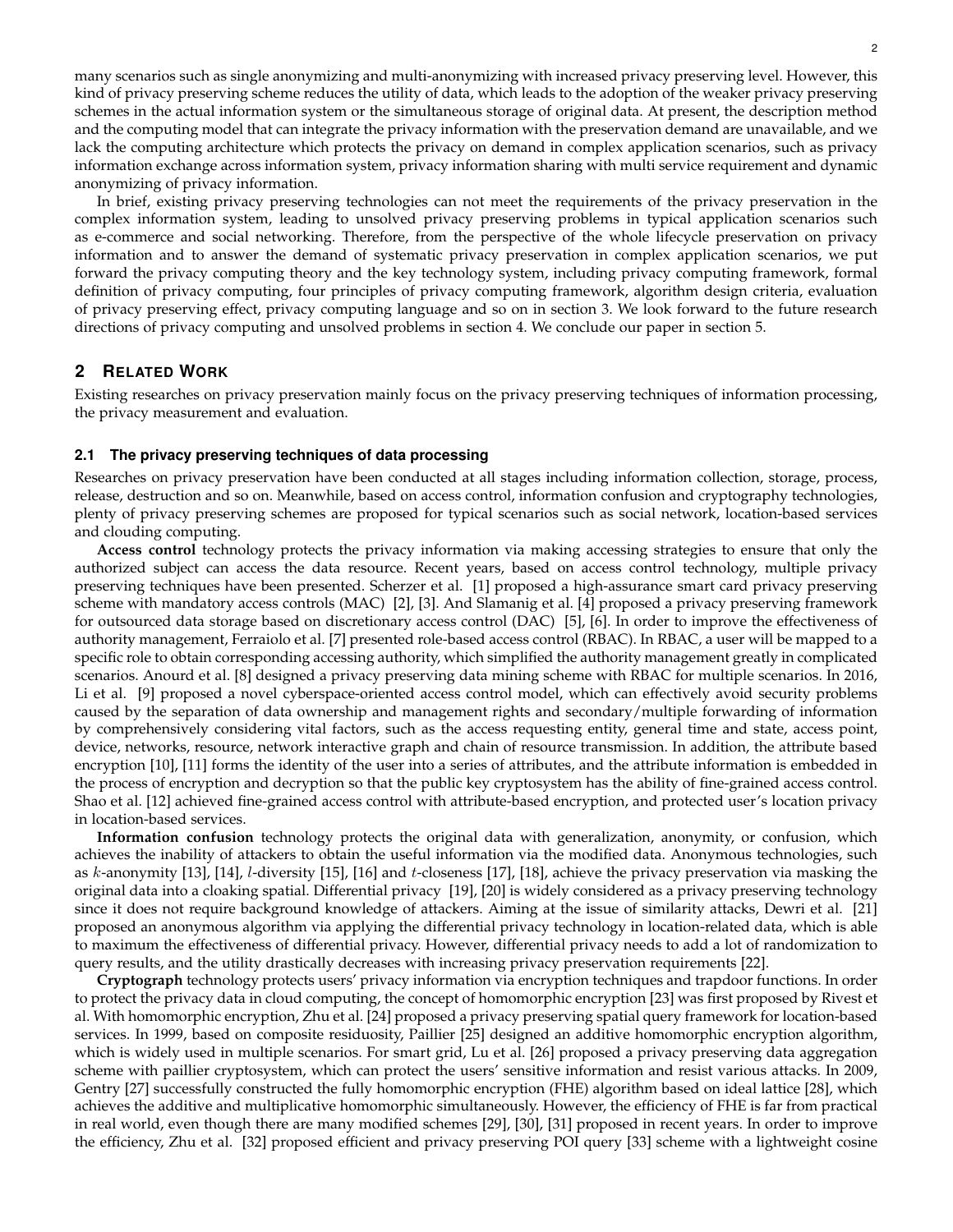similarity computing protocol for location-based services, the proposed scheme is highly efficient and can protect users' query and location information simultaneously.

The above-mentioned privacy preserving schemes are concrete algorithms which mainly focus on partial dataset of specific scenarios. As a result, they lack the algorithm framework for dynamic dataset of specific scenarios and further lack the universal algorithm framework for dynamic dataset of multiple scenarios. Moreover, aiming at multimedia data, it is required to combine multiple algorithms to achieve privacy preserving. The mature schemes in this area are insufficient. Finally, superimposing different privacy preserving algorithms on each other to obtain better preservation quality is also need to be further researched.

#### **2.2 The privacy measurement and evaluation**

Specific researches now are focusing on the field of information theory and applications. Oya et al. [34] proposed a scheme through using the conditional entropy and the mutual information as complementary privacy metrics. Ma et al. [35] proposed a privacy metric for time-series data to quantify the amount of released information obtained by attackers. Cuff et al. [36] used mutual information to describe the information obtained by attackers from observing data, and they measured the decrease of uncertainty of the original data. Jorgensen et al. [37] combined controllable character of  $\epsilon$  in differential privacy, and generated noise calibrated to  $Lap(\frac{\Delta f}{\epsilon})$  based on the privacy demands of user, when  $\epsilon$  gets smaller, the added noise gets more, then the intensity of privacy protection is higher. Asoodeh et al. [38] depicted the risk of privacy leakage with mutual information. They calculated the decrease of the uncertainty of privacy information in original data during the data releasing. Furthermore, the researches on application fields mainly aim at social network, location-based service, cloud computing and so on.

**In the field of social network**, aiming at the webpages searching, Getvais et al. [39] proposed a privacy preserving scheme based on obfuscating technique and quantified the users' privacy. Considering the different searching behaviors of users with various intentions, they designed a commonly used tool to measure the privacy preserving scheme based on obstructing technique. Aiming at spatio-temporal connection, Cao et al. [40] used calculation to analyze the data and quantified the potential risks under differential privacy technique through formal description of privacy.

**In the field of location-based service**, based on identifying the attacking model and adversaries' background knowledge, Shokri et al. [41] used information entropy to describe the precision, certainty and validity for measuring the effectiveness of privacy preservation. Meanwhile, based on Bayesian Stackelberg model of game theory [42], the user in this model acts as a leader, and the attacker acts as a follower, to form the game theory model. Kiekintveld et al. proposed a framework [43] to find the optimal privacy mechanism that is able to resist the strongest inference attack.

**In the field of cloud computing**, as a service-oriented privacy preserving framework, SAFE [44] implemented secure coordination for cross-neighbour interaction between protocol and itself in cloud computing. Based on game theory and differential privacy, Wu et al. [45] quantified the game elements that have been come down by the users. They also implemented users' privacy measurement by analyzing a single dataset. The work [46] used definition of differentiation to quantify the level of privacy of participating users, and then to implement accurate incentive mechanism.

Most above-mentioned schemes lack unified definition of privacy concept. Moreover, the privacy metric varies dynamically with the subject which receives information, the size of the data quantity and the scenarios, but nowadays the dynamic privacy metric method is lacked. Finally, the dissemination of information is cross information system, but the above schemes is short of consistency among different information systems and formalized description method for dynamic privacy quantity. Therefore, they are far from satisfying the dynamic requirements of privacy preservation of cross-platform privacy information exchange, extended authorization and so on.

In summary, existing privacy preserving technologies and privacy measurement methods are fragmented, and they also lack formalized description method for auditing of privacy information and constraint conditions. However, the scheme, which integrates the privacy preserving with tracking and forensic of privacy infringement, has not been considered yet. Meanwhile, it is hard to construct a uniform information system covering all stages of information collection, storage, process, release, destruction and so on.

## **3 DEFINITION AND FRAMEWORK OF PRIVACY COMPUTING**

#### **3.1 Concepts of Privacy and Privacy Computing**

#### *3.1.1 Privacy Right and Privacy Information*

The legal definition of privacy concentrates on protecting individual's rights given by laws, including the requirement that personal information, activities and spaces can not be published, interfered or intruded illegally. It emphasizes privacy's independence of public interests and group interests, including personal information that a person does not want others to know, personal affairs that a person does not want others to touch and personal area that a person does not want others to invade. The essence of legal definition is actually privacy rights.

This paper focuses on full lifecycle preservation of privacy information. Specifically, privacy information includes personal information that a person does not want others to know or is inappropriate for others to know, or that a person wants to be disseminated within an approved circle of personnel in the way he/she agrees with. Privacy information can be used to deduce the user's profile, which may impact his/her daily life and normal work.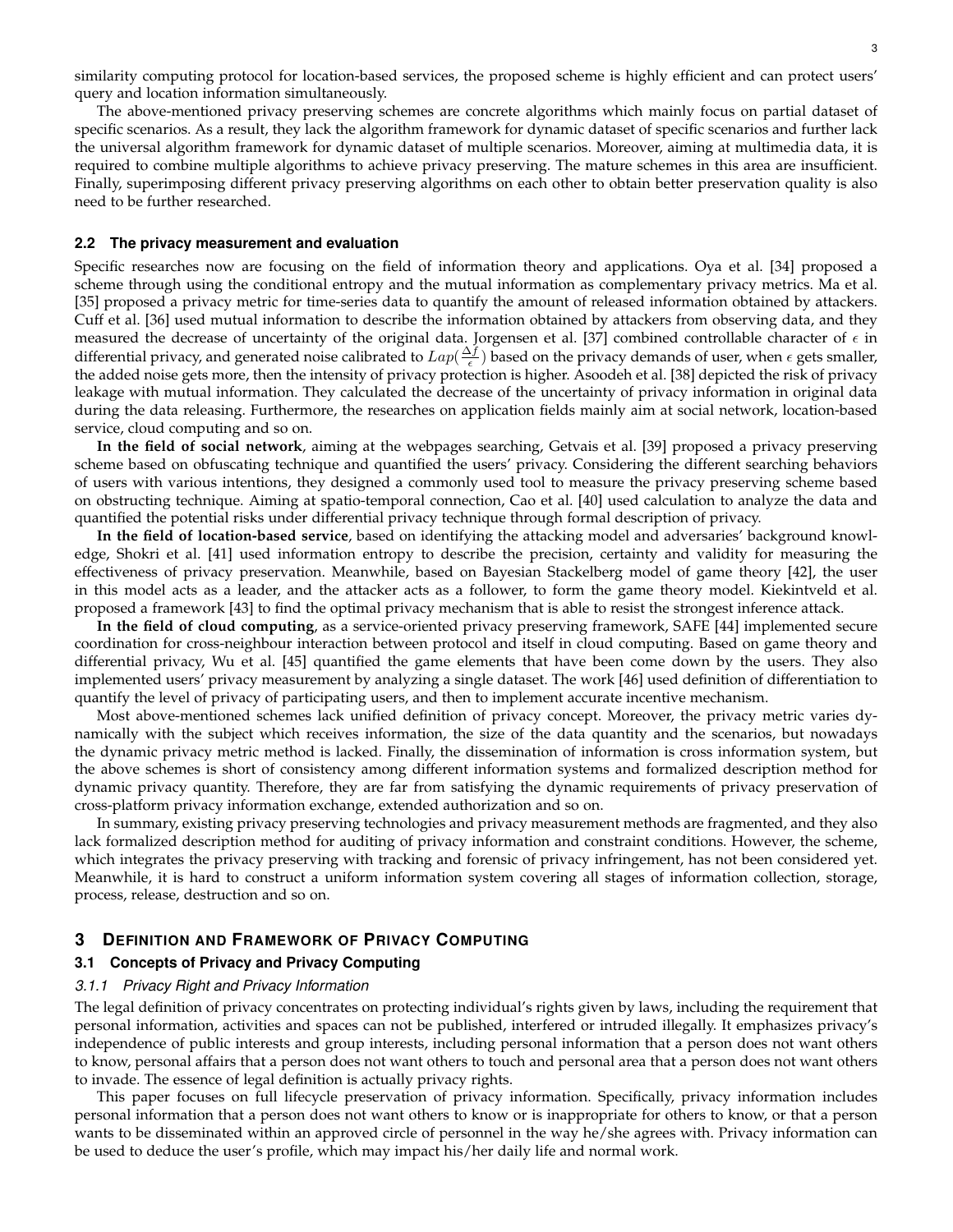

Fig. 1. Privacy computing framework

Academically speaking, privacy information is closely related to spatiotemporal scenario and the cognitive ability of the subject. It shows dynamic perceptual results. Different from the definition of privacy in law, we mainly define and describe privacy information technically so that it can support research on various technical aspects such as semantic understanding of privacy, extraction, design of privacy preserving algorithms, evaluation of privacy preserving effect and etc.

## *3.1.2 Privacy Computing*

In general, Privacy Computing refers to a computing theory and methodology, which can support the describing, measuring, evaluating and integrating operations on privacy information during the processing of video, audio, image, graph, numeric values and behavior information flow in pervasive network. It has a set of symbolized and formulized privacy computing theories, algorithms and application technologies with quantitative assessment standards and support on the integration of multiple information systems.

Privacy computing includes all computing operations by information owners, collectors, publishers and users during the entire lifecycle of privacy information from data generation, sensing, publishing, dissemination, storage, processing, usage and destruction. It supports privacy preservation with massive number of users, high concurrency and high efficiency. In ubiquitous network, privacy computing provides an important theoretical foundation for privacy preservation.

From the perspective of full lifecycle privacy preservation, we build a framework of privacy computing. Based on constructed six tuples of privacy information for any format of plaintext information M, we implement privacy computing through 5 steps, including privacy information extraction, scenario abstraction, privacy operation selection, privacy preserving scheme selection or design and evaluation of privacy preserving effect. Its process is depicted in figure 1:

(1) According to the format and semantics of plaintext information  $M$ , extract privacy information  $X$  and obtain privacy information vector I.

(2) According to the type and semantics of each  $i_k$  in  $\bm{I}$ , define and abstract application scenario.

(3) According to privacy operations supported by each  $i_k$ , select and generate dissemination control operation set.

(4) According to application requirements, select or design proper privacy preserving scheme. If there are available and capable schemes, they can be selected directly. Otherwise, design new schemes.

(5) According to relevant assessment criteria, assess the preservation effectiveness of selected privacy preserving scheme.

If the evaluation result of privacy preservation does not meet expected requirements, the feedback mechanism will be executed. It consists of three situations: 1) if the application scenario is mis-abstracted, it should be re-abstracted iteratively; 2) if the application scenario is abstracted properly but privacy operation is selected improperly, privacy operation should be re-organized; 3) if the application scenario and privacy operation are selected correctly, privacy preserving scheme should be adjusted or improved to eventually achieve a satisfactory effectiveness of privacy preservation.

## **3.2 Formalization of Privacy Computing**

In this section, we first define the privacy information  $X$  and its six basic components, related axioms, theorems and assumptions, which provide the foundation to describe the other part of privacy computing. It is noted that the extraction methods of privacy information vector of any information  $M$  are outside the scope of this paper, which is subject to domain specific extraction conditions. Moreover, the quantification of information privacy content is also outside the scope of this paper, which is the task of programmer or modeler of information systems.

**Definition 1:** Privacy information X consists of six components  $\langle I, A, \Gamma, \Omega, \Theta, \Psi \rangle$ , which are privacy information vector, privacy attribute vector, location information set, audit control information set, constraint condition set and dissemination control operation set respectively.

**Definition 2:** Privacy information vector  $\bm{I} = (I_{ID}, i_1, i_2, \dots, i_k, \dots, i_n)$ , where  $i_k$   $(1 \leq k \leq n)$  is a privacy information element. Each  $i_k$  represents semantically informational and indivisible atomic information. The information types include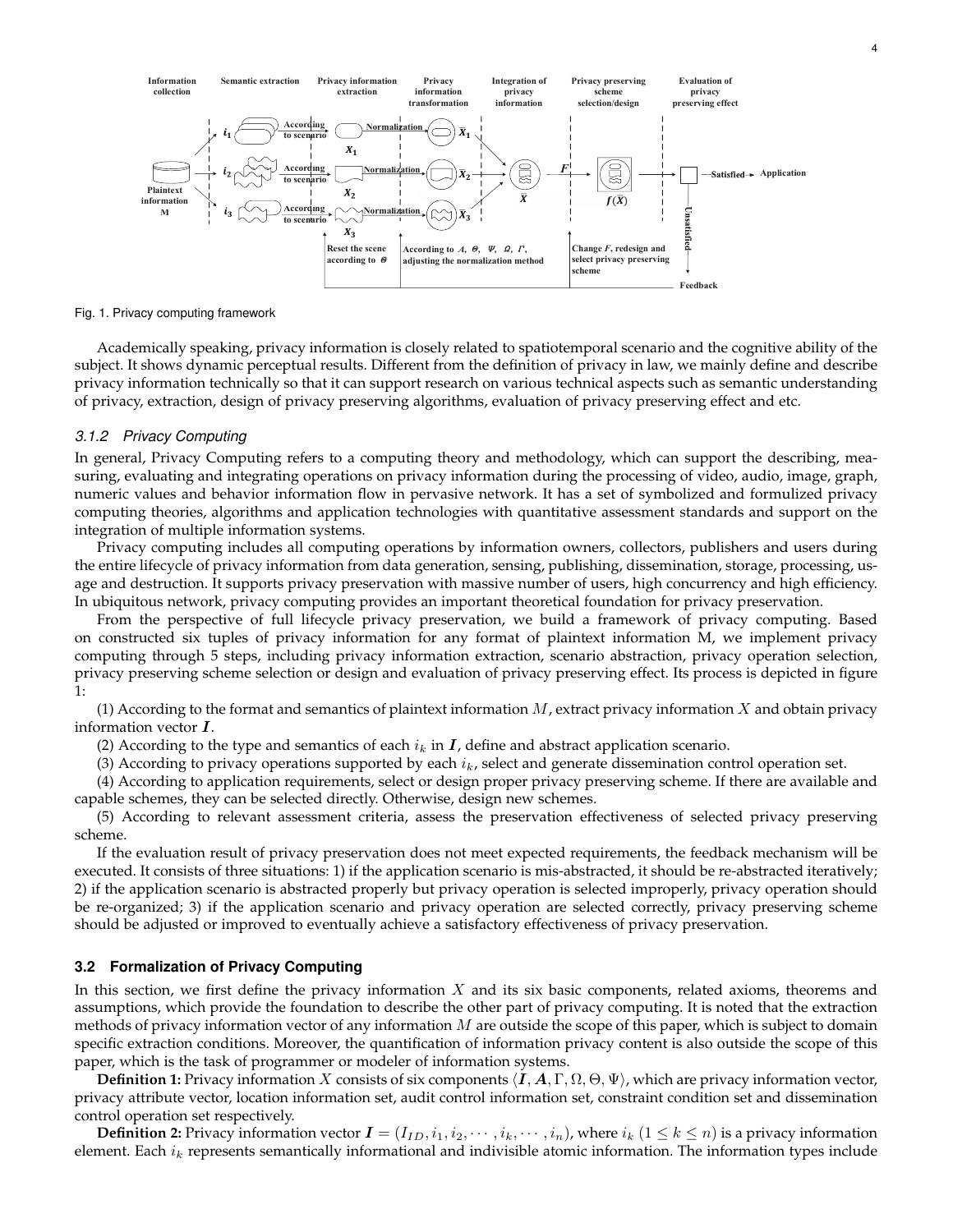text, audio, video, images, etc., and these types' combination. The semantic characteristics include words, phrases, tone of voice, pitch of tone, phoneme, sound, frame, pixels, color, etc., and their combination. It is used to represent atomic information that is semantically informative, indivisible and mutually disjoint in information  $M$ .  $I_{ID}$  is the unique identifier of privacy information vector that is independent of privacy information elements. For example, in the text  $U_1$  and  $U_2$ went to Loc to drink beer", the privacy information vector is  $I = (I_{ID}, i_1, i_2, i_3, i_4, i_5, i_6, i_7) = (I_{ID}, U_1, \text{ and}, U_2, \text{ went to},$ Loc, to drink, beer). In this case,  $n = 7$ .

**Axiom 1:** Under a natural language and its grammar rules, and in the granularity of words, phrases and slangs, the number of elements of privacy information vector  $\boldsymbol{I}$  is bounded.

**Property 1:** Privacy information vector conforms the first normal form (1NF) and the second normal form (2NF).

Privacy information component  $i_k$  is defined as the smallest granularity that can not been divided further, which is called atomic property. First normal form (1NF) is a property of a relation in a relational database. A relation  $R$  is in first normal form if and only if the domain of each attribute contains only atomic values, and each attribute can only have a single value from that domain. Under this definition,  $i_k$  conforms 1NF. Meanwhile, privacy information vector  $I$  has unique identification  $I_{ID}$  as primary key. Other non-prime attributes are all dependent on this primary key. A relation  $R$ is in 2NF if  $R \in 1$ NF and every non-prime attribute of the relation is dependent on the unique primary key. Therefore,  $i_k$ conforms 2NF.

**Definition 3:** Constraint condition set is denoted by  $\Theta = \{\theta_1, \theta_2, \dots, \theta_n\}$ , where  $\theta_k$   $(1 \leq k \leq n)$  is a constraint condition vector corresponding to privacy information component  $i_k$ .  $\theta_k$  is to describe permissions for an entity to access  $i_k$  in different scenarios, such as who, at what time, using what devices, by what means access and use the privacy attribute component  $i_k$ , and the duration of usage of privacy information vector. Only entities which satisfies constraint condition vector  $\theta_k$  can access privacy information component  $i_k$ . An entity can be an owner, a receiver or a publisher of the information, etc.

**Definition 4:** Privacy attribute vector  $A = (a_1, a_2, \dots, a_k, \dots, a_n, a_{n+1}, \dots, a_{n+m})$ ,  $a_k$  denotes privacy attribute component and is used to measure the degree of privacy information preservation. In practical applications, different privacy information components are able to form weighted dynamic combinations of different scenarios. These combinations will produce new privacy information. However, based on the atomicity of privacy information components, we represent the privacy information preservation degree of different combination of  $i_k$  with privacy attribute component. When  $1 \leq k \leq n$ , there is a one-to-one correspondence between  $a_k$  and  $i_k$ ; when  $n < k \leq m$ ,  $a_k$  represents the privacy information preservation degree of two or more privacy information components' combination.

We set  $a_k \in [0,1]$ , and  $a_k = 0$  represents that privacy information component  $i_k$  has the highest degree of preservation. Under this condition, information  $M$  has no sharing, that is to say, there is no possibility of any leakage, meaning that the information is protected to the highest degree. In that case, the mutual information between the protected privacy information and the original privacy information is 0. For example, in cryptography-based privacy preserving methods,  $a_k = 0$  means secret key has lost and the information could not be reversed; In the cases of applying noise injection, anonymization or other irreversible techniques,  $a_k = 0$  represents that the degree of distortion of the data has led to a complete irrelevancy between the processed information and the initial information.  $a_k = 1$  represents that  $i_k$  is not protected and could be published freely without any limit. The other values between 0 and 1 represent different degrees of privacy information preservation. The lower the value is, the higher the degree of privacy information preservation is.

The privacy preserving quantitative operation function is denoted by  $\sigma$ , and it can be a manually labelled function, a weighting function, etc. Since different types of privacy information  $i_k$  correspond to different kinds of operation functions, the resulting privacy attribute components are also different, expressed by  $a_k = \sigma_k(i_k, \theta_k)$   $(1 \leq k \leq n)$ . For any combination of privacy information components  $i_1, i_2, \cdots, i_n$ , we denote it as  $i_{n+j} = i_{k_1} \vee i_{k_2} \vee \cdots \vee i_{k_s}$ , where  $\vee$ stands for the combination operation of privacy information components. Given privacy preserving quantitative operation function  $\sigma$  and privacy attribute component  $a_{n+j}$ , we have  $a_{n+j} = \sigma(i_{n+j}, \theta_{k_1}, \theta_{k_2}, \cdots, \theta_{k_s})$   $(1 \leq k_1 < \cdots < k_s \leq n)$ . Privacy attribute vector  $A = (a_1, a_2, \dots, a_k, \dots, a_n, a_{n+1}, \dots, a_m)$  is generated by privacy information components  $i_1, i_2, \dots, i_n$  and their combination vectors  $i_{n+1}, i_{n+2}, \dots, i_m$ . The relationship between privacy information vector and privacy attribute vector can be denoted by  $A = \sigma(I, \Theta)$ . As quantitative operation and constraints go hand by hand, the results of quantitative operation vary with different scenarios and entities.

**Theorem 1:** For a specific privacy information vector  $\mathbf{I} = (i_1, i_2, \dots, i_n)$ , if the number of its components is bounded, the dimensionality of its corresponding privacy attribute vector  $A = (a_1, a_2, \dots, a_n, a_{n+1}, \dots, a_m)$  is bounded. When each binary or multiple combination of the components of  $I$  only corresponds to one privacy attribute component, the number of privacy attribute components m satisfies  $m \leq 2^n - 1$ .

**Proof:** According to definition/axiom 1, given privacy information vector **I**, its dimension is limited and denoted by n. According to the definition of privacy attribute vector, its privacy attribute components corresponds to privacy information components and their combination vectors, thus the size of privacy attribute vector is limited. When each combination of privacy information components corresponds with one privacy attribute, the maximum size of privacy attribute vectors is the number of all the combinations of privacy information components, including 2 to n-size combination, denoting as  $C_n^1 + C_n^2 + \cdots + C_n^n = 2^n - 1$ , hence the inequality  $n + m \le 2^n - 1$  holds.

**Definition 5:** Location information set  $\Gamma = (\gamma_1, \gamma_2, \cdots, \gamma_n)$ ,  $\gamma_k$  denotes the location information vector, which stands for the location information and attribute information of  $i_k$  in information M. Using  $\gamma_k$ , privacy information component  $i_k$ could be quickly positioned. Meanwhile, the location information describes  $i_k$ 's specific location in M. For example: page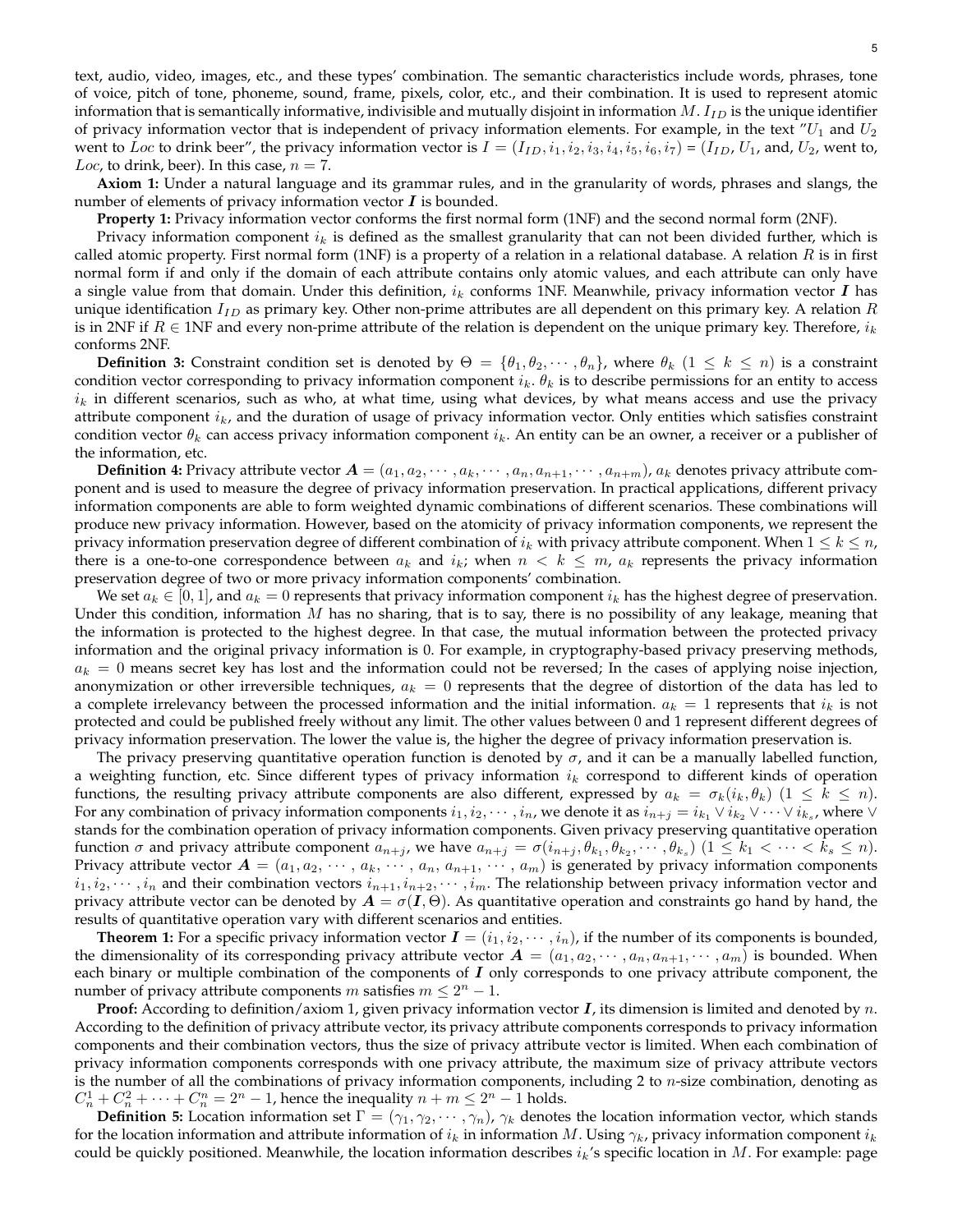numbers, chapters, paragraphs, serial numbers, coordinates, frame numbers, time periods, audio tracks, layers, pixels, etc. In a text file, location information mainly includes the page number, sections, paragraphs, serial number, etc. Its attribute information mainly includes the font, font size, thickness, italic, underline, strikeout, superscript, subscript, style, line spacing, etc. Attribute information includes font, size, font-weight, line spacing, pixel, color, brightness, tone, intonation and etc.

**Definition 6:** Audit control information set  $\Omega = (\omega_1, \omega_2, \cdots, \omega_n)$ ,  $\omega_k$  denotes a specific audit control information vector during the propagation process of  $i_k$ . It is to record subjective and objective information, such as information owner, information sender, information receiver, information sending device, information receiving device, information transmission pattern, information transmission channel as well as operations performed on them during the transfer process. The operations including copy, paste, cut, forward, modify, delete and etc. If the privacy information is revealed, the source of the leakage point could be tracked.

**Definition 7:** Dissemination control operation set  $\Psi = (\psi_1, \psi_2, \dots, \psi_m)$ ,  $\psi_k$  denotes dissemination control operation vector. It is to describe the operations which can be performed on  $i_k$  and their combinations, such as copy, paste, cut, forward, modify, delete and etc. Meanwhile, these operations will not break the atomicity of  $\bm{I}.$  We have  $\psi_l=judg(a_l,\theta_l)$ , where constraint condition vector  $\theta_l = \theta_{k_1} \vee \theta_{k_2} \vee \cdots \vee \theta_{k_s} (n+1\leq l\leq m)$ , and  $judg$  is the operation judgement function including artificial markers, weighting function and etc.

**Axiom 2:** During the cross information system exchange process, if both of the two information control sides that extend authorization can not perform the exchange completely and effectively, it must cause the leakage of privacy information.

**Assumption 1:** Privacy computing can be defined as finite atomic operations. The other operations are combinations of these finite atomic operations.

**Assumption 2:** Privacy computing is established under the condition where the number of privacy information components is finite.

### **3.3 Four Principles for Privacy Computing**

The four principles of privacy computing:

(1) Atomicity: The privacy information components are independent of each other and can be divided to minimum granularity and can not be divided further.

(2) Consistency: For the same privacy data, various privacy preserving algorithms all aim to make all the components of privacy attribute vector A approach 0. Even though they have different preserving degrees, they have similar aims.

(3) Sequence: In a privacy preserving algorithm, different orders of some operations may lead to different preservation effectiveness.

(4) Reversibility: Some privacy preserving algorithms can be recovered reversibly, such as encryption-based ones by decryption. However, some others are irreversible on privacy information processing.

#### **3.4 The Characterization Elements of Privacy Computing**

**Definition 8:** Privacy computing spans four factors  $(X, F, C, Q)$ , where X represents privacy information (the detail illustrated in **Definition 1**). F represents for the privacy computation operation set, C represents for the cost of privacy preservation, and Q represents for the effectiveness of privacy preservation.

**Definition 9:** Privacy computation operation set  $F = \{f_1, f_2, \dots\}$ , F is the set of atomic operations such as modular addition, modular multiplication, modular exponentiation, insert, delete and other operations on  $X$ . A privacy preserving algorithm is composed of multiple elements in the collection of privacy operations, and each element can be used for multiple times.

Privacy perception, privacy preservation, privacy analysis, exchange of privacy information and second transmission, integration of privacy information, update of privacy information and etc., which are defined as the specific operations consisting of several atomic operational combination.

Axiom 3: After privacy operations on information  $M$ , the change of privacy information vector from  $I$  to  $I'$  is triggered, and then further change the privacy attribute vector from  $A$  to  $A'$ . The number and value of component  $a'_i$  will also be changed. In brief, when I conducts privacy operation f,  $I' = f(I)$  is achieved, and  $A \neq A'$  where  $A = \sigma(I)$  and  $A' = \sigma(I') = \sigma(f(I)).$ 

**Definition 10:** Cost of privacy preservation C represents the quantification of various resources required for achieving certain level of privacy preservation on information  $M$ , including computation, storage, network transmission cost and computational complexity. Each privacy information component  $i_k$  corresponds to the cost of privacy preservation  $C_k$ . The parameter  $C_k$  is related to privacy information component  $i_k$ , constraint condition vector  $\theta_k$  and privacy computing operation vector  $f_k$ . It can be described as follows:

$$
C_k = c_k(i_k, \theta_k, f_k). \tag{1}
$$

Each  $i_k$  may have different types of information. For instance, a Word file contains characters and images, even audios. Hence, the corresponding function  $c_k$  of parameter  $i_k$  has different expressions, depending on the type of information. The parameter C can be described by the vector  $\{c_k\}$   $(1 \leq k \leq m)$ .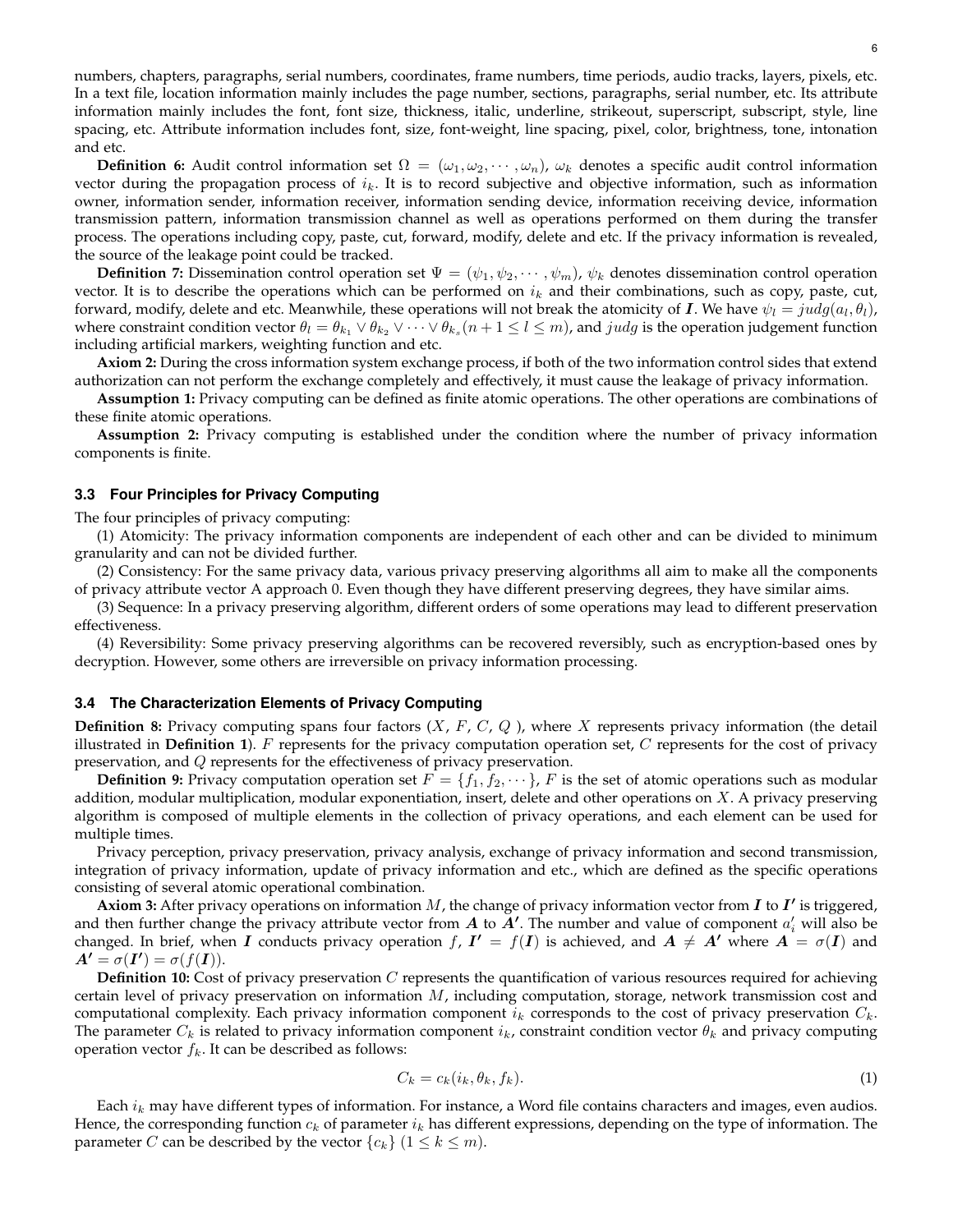**Definition 11:** The effectiveness of privacy preservation Q represents the level of privacy preservation on information  $M$ , namely, the difference between privacy metric before and after privacy preservation. Generally, we need to consider privacy information vectors of information  $M$ , information access entities (including information owners, information receivers, information publishers, participants of information creation and transfer process), constraint conditions, privacy computing operation and other elements. In previous sections, we have introduced privacy metric, namely, the expression of privacy attribute component,  $a_k = \sigma(i_k, \theta)$ , where function  $\sigma$  has contained the vector of privacy computing operation. The definition of constraint conditions also covers the factors of information access entities. Therefore, the effectiveness of privacy preservation  $Q_k$  corresponding to privacy information component  $i_k$  can be expressed as follows:

$$
Q_k = \Delta \sigma_k(i_k, \theta_k)
$$
  
=  $\sigma_{k(before)}(i_k, \theta_k) - \sigma_{k(after)}(i_k, \theta_k),$ 

where  $\sigma_{k(before)}$  is a privacy metric function before privacy preservation and  $\sigma_{k(after)}$  is a privacy metric function after privacy preservation.

**Definition 12:** Profit and loss ratio of privacy disclosure L represents the ratio between profit and loss after privacy disclosure. The relationship between L, cost of privacy preservation C and effectiveness of privacy preservation  $Q$  can be described as follows:

$$
L_k = l_k(C_k, Q_k). \tag{2}
$$

The core idea of privacy computing model is to describe the relationships among the four factors of privacy computing and the profit and loss ratio of privacy disclosure L.

## **3.5 Evaluation Method of Privacy Preservation**

**Definition 13:** Privacy preserving algorithm or scheme  $f$  is the combined operation  $f_i$  on the elements in privacy computing operation set  $F$ . After the combined operation  $f$  on privacy information vector  $I$ , each component in corresponding privacy attribute vector  $A$  approaches 0. In brief, for vector  $I$ ,  $A$  where  $A = \sigma(I)$ , if  $f \in F^k$ ,  $I' = f(I)$ ,  $A' = \sigma(I')$ ,  $[s.t.||A'|| < ||A||$ , then  $f$  is called a privacy preserving algorithm, where  $||\cdot||$  represents a kind of measuring method of vector  $\boldsymbol{A}$ , such as  $L_2$  norm.

**Definition 14:** Evaluation of privacy preserving effect means the evaluation on privacy attribute vector of the new privacy information vector  $I'$  after different privacy preserving operations  $f$  on  $I$ . In brief, the closer to 0 the value of  $\sigma(f(I))$  is, the better the effectiveness of privacy preserving algorithm is.

**Axiom 4:** The effectiveness of privacy preservation is measurable.

The effectiveness evaluation mainly includes the utility of privacy information after preservation, the irreversibility of privacy preservation and the reversibility in controlled environments. The utility of privacy information refers to the impacts the new information has on the information system function or performance after the execution of privacy preserving algorithm. The irreversibility of privacy preservation means that any third party or attacker can not deduce the original privacy information from privacy preserving algorithms and obtained information. In a controlled environment, the reversibility means that third parties can restore the whole of information based on partially known information. As such, this paper generalizes the evaluation of privacy preserving effect into five indicators.

## *3.5.1 Reversibility*

Reversibility refers to the ability of restoring privacy information after the execution of privacy preserving algorithm. Specifically, reversibility is the ability of attacker or the third party to deduce privacy information component  $i_k$  from the observed privacy information component  $i'_k$ . If  $i_k$  can be inferred accurately then it is reversible, otherwise it is not.

For example, when some data needs to be published, we first assess the attack resistance ability of the selected privacy preserving scheme under different attacks. Then, based on the data after the execution of privacy preserving algorithm, we compute privacy attribute vector. Further, we figure out the restoring degree of unauthorized information and authorized information under different attacks.

**Conjecture 1:** If privacy preserving policies do not match with each other, then a reversible privacy preserving algorithm may lead to privacy leakage after the privacy information is disseminated across different trustable domains.

#### *3.5.2 Extended Controllability*

Extended controllability refers to the matching degree between the receiver's effectiveness of privacy preservation and the sender's requirements of privacy preservation during the cross information system exchange process. Specifically, it means the dissimilarity between the privacy attribute component  $a_k$  in the information system  $Sys_1$  and the privacy attribute component  $a'_k$  in the information system  $Sys_2$  when privacy information X is transferred from  $Sys_1$  to  $\tilde{S}ys_2$ . In brief, for any values of parameter  $k$ ,  $a_k = a'_k$  in different information systems means that the extended control is well maintained. Otherwise, the extension of authorization is deviated. For instance, user *Alice*, *Bob*, *Charles* are friends. *Alice* publishes a privacy information in WeChat and sets up a sharing list which allows *Bob* to access this information but prohibits *Charles* is prohibited. However, user *Bob* transfers this information to Weibo without any access restrictions. In this situation, *Charles* could see that information, and *Alice*'s access privilege on the same information in Weibo and in WeChat does not match with each other.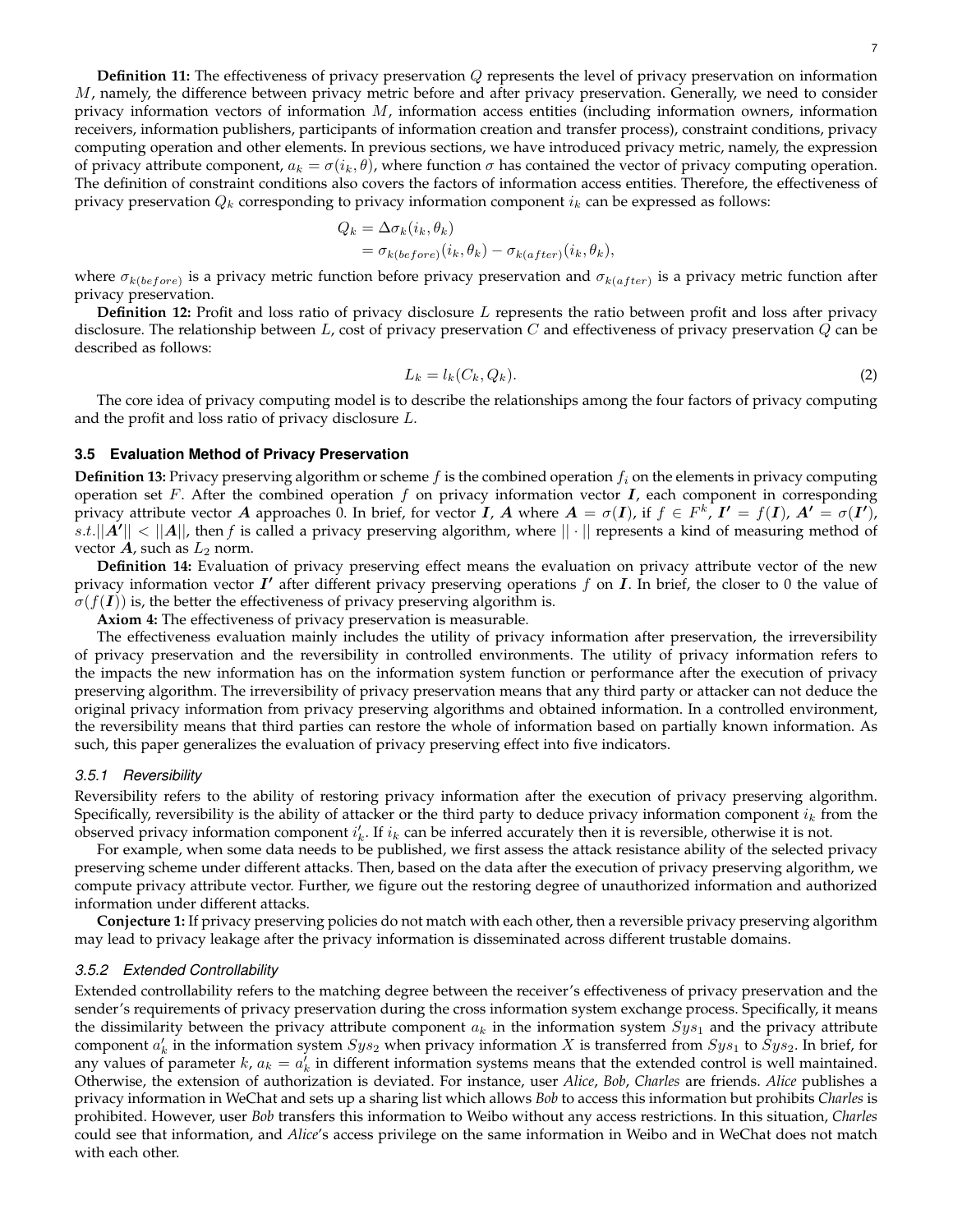## *3.5.3 Deviation*

Deviation refers to the dissimilarity between privacy information component  $i_k$  and the observed privacy information component  $i'_k$  by attackers or third parties after the execution of privacy preserving algorithms. For instance, in location privacy, the physical distance between mobile user's real location  $(m, n)$  and the processed location  $(m', n')$  obtained by location-based privacy preserving schemes can be calculated as  $\sqrt{(m - m')^2 + (n - n')^2}$ .

#### *3.5.4 Complexity*

Complexity refers to the required cost of performing privacy preserving algorithm, which is similar to cost of privacy preservation C. For example, a user uses a handheld terminal to execute a 2048-bit RSA encryption algorithm. The calculation resource cost of this process is greater than that of executing AES algorithm once.

## *3.5.5 Information Loss*

Information loss refers to the loss of information utility after the information is processed by irreversible privacy preserving algorithm, such as information confusion or information obfuscation.

For location privacy, if a mobile user submits his real location to server without k-anonymity process, he can receive accurate service information. If he employs k-anonymity to process locations, he will receive coarse-grained service information and the proportion of unavailable results is increased. This results in certain loss of information availability.

#### **3.6 Design Principles for Privacy Preserving Algorithms**

Although requirements of privacy preservation for different scenarios and information categories vary greatly, some common criteria exist during the design of privacy preserving algorithms. According to the concept of privacy computing, we summarize five basic criteria for the design of privacy preserving algorithms.

**Criterion 1: Pre-processing.** Firstly, we need to pre-process the privacy information X to determine the data distribution character, its value range, privacy preserving sensitivity, the expected value of privacy preserving operations, social experience points, etc. For example, the expected value of privacy preserving operations can be denoted as  $times = f(I, A, \Theta)$ .

**Criterion 2: Algorithmic framework.** Based on the scenarios and information categories, the mathematics foundation of privacy preserving algorithm can be determined, including the procedures and their combination relationships, as well as the relationship between privacy attribute vector and privacy information vector. For example, in the scenario that irreversible operations for privacy preservation are allowed, techniques based on generalization, obfuscation, anonymity, differential privacy, etc., can be employed. Take differential privacy for example, the specific mechanism of noise addition should be determined by following the guidance of Criterion 1 and considering elements including  $I, A, \Theta, C, Q$  and L.

**Criterion 3: Design of algorithm parameter.** According to requirements of privacy preservation effect and usability, the relevant parameters of privacy preserving algorithm can be determined with the consideration of criterion 1 and 2. For example, the expected times of privacy operations should be determined based on requirements of privacy preservation in differential privacy mechanism. Besides, the sensitivity and social experience value of privacy operation results should also be determined upon the query function. Then we can determine the specific distribution of noise by combining  $I$ ,  $\Theta$ under the guidance of criterion 2.

**Criterion 4: Combination of algorithm.** To improve the security property and algorithm performances, we combine different procedures within a particular algorithm or between similar algorithms based on application scenarios and information characteristics. Take differential privacy as an example, we achieve the flexible combination of different procedures in one algorithm by considering factors such as  $I$ ,  $\Theta$  and some composition properties of differential privacy including post-processing, sequential composition, and parallel composition properties; in case of complex requirements of privacy preservation, such as the scenario which publishes data while emphasizing statistical characteristics and anonymity simultaneously, we need to consider characteristics of different algorithms with similar mathematical mechanisms, and organically integrate such algorithms to satisfy requirements of privacy preservation during the privacy information processing. Through this way, the security property and algorithm performance can be entirely improved.

**Criterion 5: Analysis of algorithm complexity and efficiency.** In order to evaluate whether the selected algorithm adapts to the corresponding scenario, we need to comprehensively analyze and evaluate the implementation cost of the privacy preserving algorithm with the consideration of factors such as the number of privacy information components which needs to be protected, the value range of security parameters, time and space complexity, and the expectation of effectiveness of privacy preservation.

In the following, we explain the applicability of the above-mentioned criteria with differential privacy mechanism.

(1) Pre-processing: in differential privacy algorithms, denote the dataset as X. With X, constraint condition set  $\Theta$  and propagation control operation set  $\Psi$ , the privacy information vector set  $I = i(X, \Theta, \Psi)$  can be generated. And through analyzing the distribution characteristic of I:  $\Phi = \phi(I)$ , we can determine the value range of I or the value set Ran. Then, based on the statistical query function  $g(\cdot)$  which is defined over **I**, we can determine the expected value of query numbers  $t(\cdot)$  and the social experience value of query results  $v(\cdot)$ , and obtain the noise adding's value space or value set  $S = s(\Phi, Ran, g(\cdot), t(\cdot))$ , and compute the sensitivity of query function  $g(\cdot)$ . For a statistical function  $g(\cdot)$  which is defined on the subset  $D$  of  $\bm{I}$ , its sensitivity can be described as follows: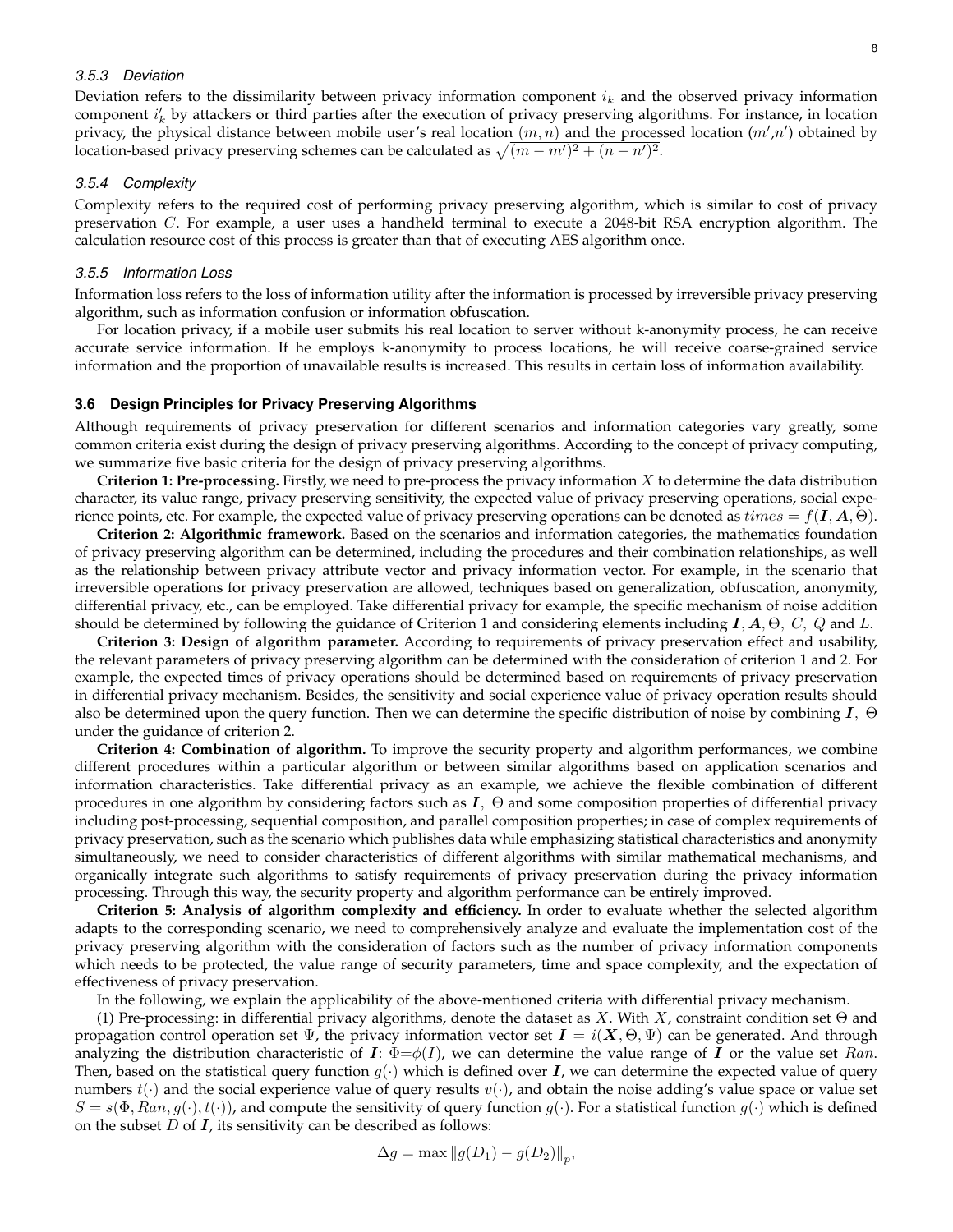where  $D_1, D_2 \subseteq I$  are two arbitrary datasets. When the difference between  $D_1$  and  $D_2$  is up to one element, we call them neighboring sets. Moreover,  $p \geq 1$ , and  $p \in \mathbb{N}$ .

(2) Algorithmic framework: based on the result of pre-processing, the mathematical definition of differential privacy mechanism can be represented as follows with fully considering the cost of privacy preservation  $C$ , the effectiveness of privacy preservation Q and so on.

$$
\Pr[Alg(D_1) \in S] \le h(\cdot) \times \Pr[Alg(D_2) \in S] + \delta(\cdot),
$$

 $h(\cdot) = h(\lambda, \epsilon, \kappa)$  presents the extended privacy estimate, where  $\lambda$  is a constant number that is related to noise distribution;  $\epsilon$  is related to the expected value of query numbers, and  $\kappa$  is related to the social experience value of query results. In addition,  $\delta(\cdot) = \delta(\epsilon, \kappa)$  is the correction parameter, which is used to soften conditions to make algorithms satisfy the definition of differential privacy. Furthermore,  $D_1$  and  $D_2$  is a couple of neighboring sets, Alg is a randomized algorithm.

Then, the framework of differential privacy can be described as follows:

While 
$$
Alg(g) \notin v(\cdot)
$$
  
do  $\{Alg(g) = g(D) + \text{Noise}(\mu(\cdot), b(\cdot), q(\cdot))\},$ 

where Nois $\mathfrak{se}(\cdot)$  is the noise function set, which generates noise satisfying the  $(h(\cdot), \delta(\cdot)) - DP$  condition,  $\mu(\cdot)$  is the expected value of generated noise,  $b(\cdot)$  is the scale parameter function used in controlling the range of operating distribution, and  $q(\cdot)$  is the utility function which controls the probability expectation of a certain result being generated with the noiseprocessed data. In practice, the distribution of noise and the parameters of the algorithm should be selected according to application scenarios and information categories.

(3) Design of algorithm parameter: based on the users' requirements of privacy preserving strength and usability and in combination with the value range Ran of privacy information vector  $I$ , the expected value of query numbers  $t(\cdot)$ , etc, we can determine the the specific parameters of noise distribution. Specifically,  $\mu$  is related with the mean demand of outputs, and since  $b(\cdot)$  is related with  $h(\cdot)$ , the sensitivity of dataset  $\Delta g$ , the value space or value set S of noise adding and so on, we can infer that  $b(\cdot) = b(h(\cdot), \Delta g, S)$ . Moreover,  $q(\cdot)$  is related with the social experience value of querying result from S, therefore,  $q(\cdot) = q(S, v(\cdot))$ .

(4) Combination of algorithm: differential privacy mechanism has the following features:

**Post-processing property**. If  $Alg_1(\cdot)$  satisfies  $\varepsilon - DP$ , the combined algorithm  $Alg_2(Alg_1(\cdot))$  also satisfies  $\varepsilon - DP$ , where  $Alg_2(\cdot)$  is an arbitrary, including randomized algorithm.

**Sequential composition**. If  $Alg_1(\cdot)$  satisfies  $\varepsilon_1$ −DP, and for arbitrary s,  $Alg_2(s, \cdot)$  satisfies  $\varepsilon_2$ −DP. Then the combined algorithm  $Alg(D) = Alg_2(Alg_1(D), D)$  satisfies  $(\varepsilon_1 + \varepsilon_2) - DP$ .

**Parallel composition**. If  $Alg_1(\cdot), Alg_2(\cdot), \cdots, Alg_k(\cdot)$  are k algorithms that satisfy  $\varepsilon_1-DP, \varepsilon_2-DP, \cdots, \varepsilon_k-DP$  respectively, and  $D_1, D_2, \cdots, D_k$  are k datasets which are disjoint. Then,  $Alg_1(D_1), Alg_2(D_2), \cdots, Alg_k(D_k)$  satisfy  $max(\varepsilon_1, \varepsilon_2, \cdots, \varepsilon_k)$ DP.

Based on the above-mentioned three features, different steps can be combined to construct a differential privacy preserving algorithm supporting different datasets and multiple query statistics.

(5) Analysis of algorithm complexity and efficiency: since the main idea of differential privacy preserving algorithm is adding noise to privacy information, the complexity depends on the noise generating, and the effectiveness of privacy preservation also relies on the size of the noise. These are related to the noise generating parameters such as characteristics of dataset, sensitivity calculations of datasets and so on. As a result, the complexity and the effectiveness of privacy preservation can be depicted as follows:

The complexity of algorithm  $Alg$  can be denoted as:

$$
C(Alg) = c(\Phi, \Delta g, h(\cdot), \delta(\cdot), \mu(\cdot), b(\cdot), q(\cdot)).
$$

The privacy preserving quality of algorithm  $Alg$  can be denoted as:

$$
Q(Alg) = \Delta \sigma(h(\cdot), \delta(\cdot), \mu(\cdot), b(\cdot), q(\cdot)).
$$

#### **3.7 Privacy Computing Language**

We propose a Privacy Computing Language (PCL), which can automatically implement formal description, dissemination control, computation and transaction processing in the lifecycle of privacy information. PCL consists of three parts: privacy defining language, privacy operating language and privacy controlling language.

(1) Privacy defining language: privacy defining language aims to describe the data type and the data format of the privacy computation six factors of information  $M$ , as well as relevant integrity constraints. Data type mainly includes bit string type, integer type, floating-point type, character type, logical type, table data, metadata, web data, text data, image data, audio data, video data and so on. In addition, privacy defining language is also used to describe computing steps on text, image, audio and video, including privacy information extraction, scenario abstraction, privacy operation selection, privacy preserving scheme selection and design, evaluation of privacy preserving effect and so on.

(2) Privacy operating language: privacy operating language is to describe the behaviors of operating information  $M$ , such as modular addition, modular multiplication, modular exponentiation, exclusive or, replacement, disturbance, query, selection, deletion, modification, copy, paste, cut, forward and so on.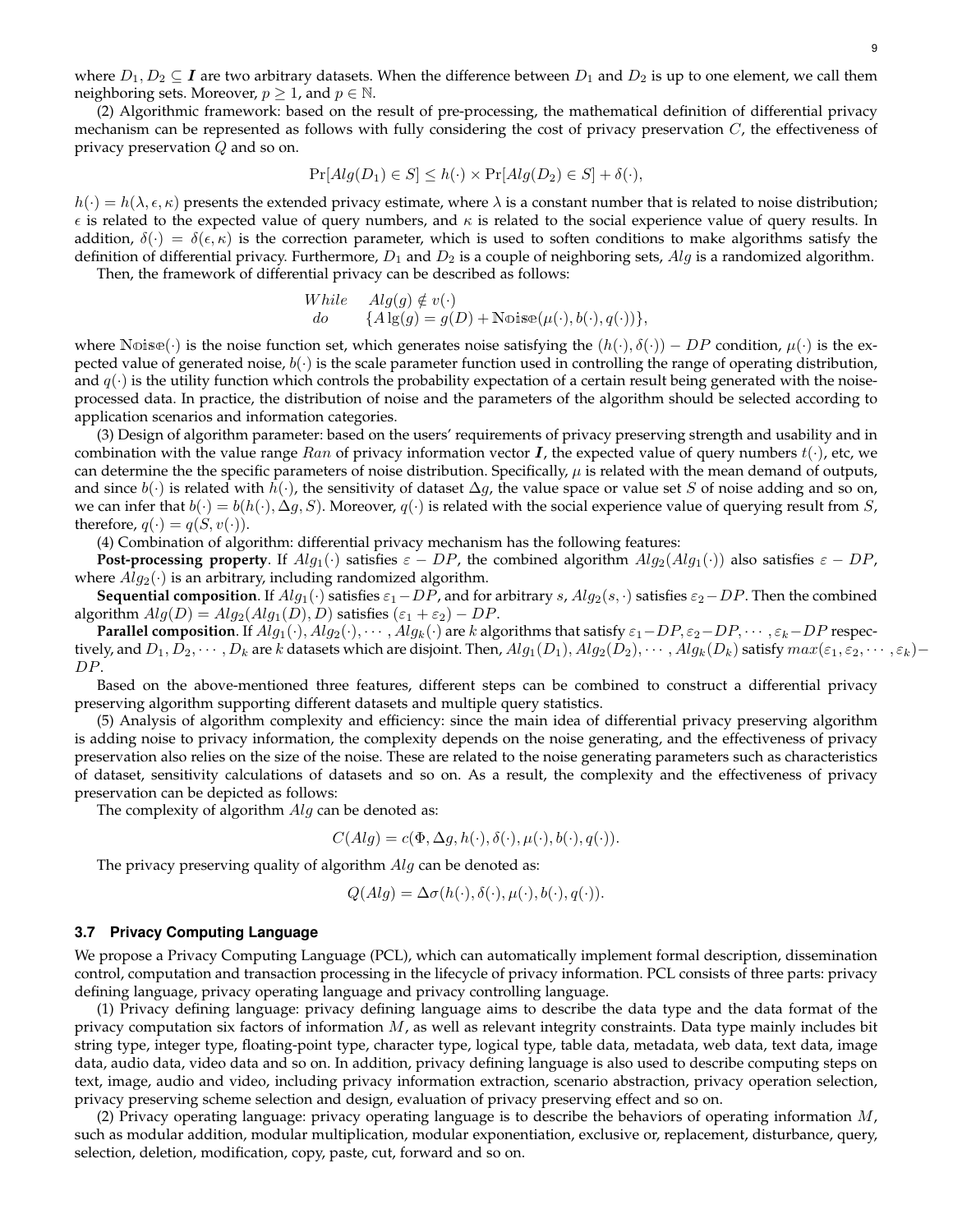

Fig. 2. The framework of tracing evidence for privacy invasion behavior

(3) Privacy controlling language: privacy controlling language is used to describe the access control authorization, identification and revocation of information M. The access control permission consists of selection, copy, paste, forward, cut, modification, deletion, query and so on.

#### **3.8 Tracing Evidence for Privacy Invasion**

In the framework of privacy computing, privacy invasion and evidence obtaining exist in each step. Tracing evidence for privacy invasion mainly includes four parts: definition of privacy information, determination of privacy violations, obtaining evidence of privacy invasion and tracing the origin of privacy invasion, as shown in figure 2.

Based on privacy computing framework, we abstract the characteristics and processes of privacy invasion, and integrate them with each step of the privacy computing framework. The framework of tracing evidence for privacy invasion behavior is depicted below:

(1) Privacy information extraction: when information  $M$  is generated, we deploy scenario logic computing analysis to extract information or label privacy information, so that we can get privacy information vector  $I$ , location information set Γ and audit control information set Ω as well as privacy attribute vector A. This phase is mainly for identifying and defining privacy information.

(2) Scenario description: by abstracting the scenario of information, we can obtain constraint condition set Θ and dissemination control operation set Ψ. This phase provides criteria for judging privacy invasion. If the above conditions are not satisfied, we judge that privacy invasion has happened.

(3) Privacy operation: according to the limitations of scenario, we assign executable operations to each privacy information component. In turn, we form the privacy computing operation set  $F$ . Further, we construct the dissemination control operation set Ψ. We record all privacy operations that information subject executes on the information, and then generate or update the audit control information set Ω. Operations beyond the above two sets are judged as privacy invasions.

(4) Solution selection or design: during this process, we analyze the operations from selected/designed schemes to check whether they can satisfy the set of privacy computing operations, and whether their behavior, object and result are outside the constraint condition set so that we can try to avoid privacy invasion and take this as a criterion for judging privacy invasion.

(5) Evaluation of privacy preserving effect: In this phase, we analyze and compute the cost of privacy preservation  $C$ , effectiveness of privacy preservation  $Q$  and profit and loss ratio of privacy disclosure  $L$ . If the above indicators do not meet expected goals, privacy invasion behaviors may have occurred, and hence we need to review the whole lifecycle preservation of privacy information.

(6) Evidence tracing: when a privacy invasion occurs, it is necessary to analyze the tracing source from the four phases above in order to trace the main entity of privacy invasion. Based on six tuples of privacy information and the third-party monitoring or trusteeship, we need to identify and define privacy information, and judge privacy invasion behaviors. Then, through the correlation of each step of privacy computing framework, we can obtain the evidence of abnormal behaviors and find out the source of the invasion so that we can realize evidence tracing.

### **4 FURTHER RESEARCH TRENDS**

**Dynamic Privacy Metric:** the data controlled by large-scale Internet companies flows across information systems, national network boundaries, and ecosystem. Since the existence of a variety of data types as well as diverse application scenarios, future research on privacy metric may focus on three aspects: the measurement method of privacy information suitable for multimedia scenarios, the dynamic adjustment mechanism of privacy metric, and the automatic mapping of privacy metric to constraint conditions and policies. Solving the core problem of dynamic privacy metric under huge data sets can support the scenario adaptive privacy control, especially in case of big data flowing unpredictable through random paths.

**The Fundamental Theory of Privacy Preserving Algorithm:** focusing on atomic operations for privacy preservation of different information types and privacy preserving requirements, we need to study the fundamental theory of privacy preserving primitive. In terms of encryption based reversible privacy preserving primitive, the main focus is to develop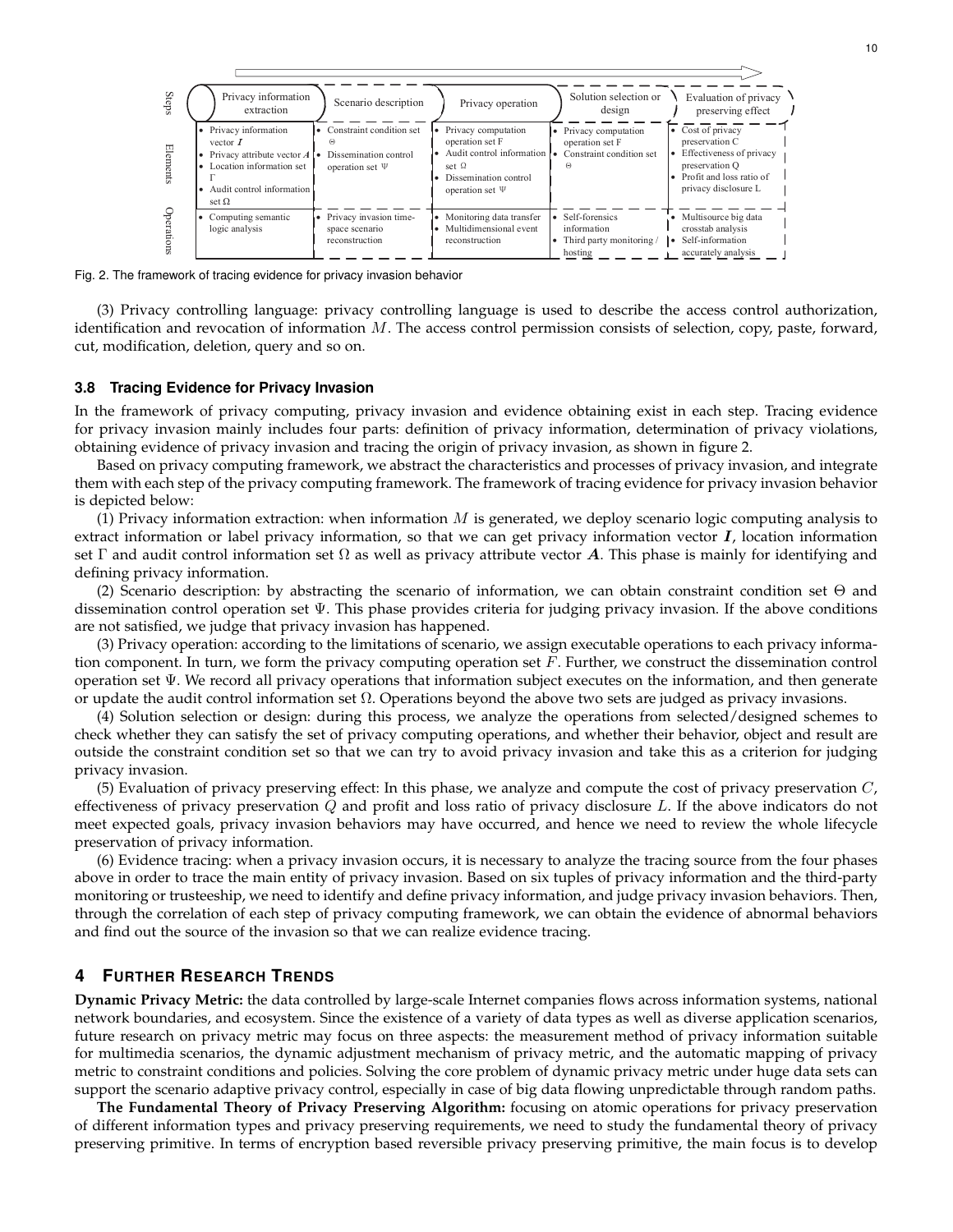highly efficient ciphertext computation theories such as fully homomorphic encryption, partial homomorphic encryption, ciphertext search and ciphertext statistics. In terms of perturbation irreversible privacy preserving primitive, the main focus is to improve differential privacy models and to develop new theoretical methods in information theory.

**Evaluation of Privacy Preserving Effect and Performance:** to conduct evaluation of privacy preserving effect and performance, we need to further investigate how to establish a scientific and reasonable quantification system under which we can propose quantitative methods to evaluate indicators for privacy preserving primitive and primitive combinations. The indicators include privacy leakage, data utility, primitive complexity, etc. By this, we can provide guidelines for the design, comparison and improvements of privacy preserving schemes.

**Privacy Computing Language:** the grammatical system of privacy computing language, including statement definition, programming interface, fusion of privacy preserving primitives, etc., should be studied to provides a convenient and platform-independent programming tool for the implementation of complex privacy preserving schemes, so as to support the deployment of the privacy preserving mechanism in the complex interconnected information system.

**Decision Criteria and Forensics of Privacy Violations:** based on the description of privacy information by privacy computing framework, we can combine scenario perception, privacy information operation determination, privacy information constraint condition matching and so on, to carry out the study of multi-factors joint decision criteria for privacy violations, and therefore determine the quantitative threshold of decision. In order to solve the key problem in spatialtemporal scenario reconstruction of privacy violations, we should design practical forensic schemes based on the forensic information embed in privacy information description, third party monitoring, as well as cross-over multi-element big data analysis.

# **5 CONCLUSION**

With the quick development of technologies such as Internet, mobile Internet and Internet of Things, data are aggregated together through Cloud services, generating big data. It has the typical characteristics such as massive, diverse, etc. Big data provides the public with personalized service, which has changed the way we work and live profoundly. However, information service is facing serious privacy leakage problems during the lifecycle of information flow which includes collection, storage, processing, publishing, destruction, and etc. Existing privacy preserving solutions mainly focus on one scenario by providing certain preservation on some particular aspects. They have not yet formed into a theoretical system. Therefore, the proposed concept of privacy computing and its framework aim to set up a whole lifecycle preservation on privacy information, including privacy computing framework, formal definition of privacy computing, four principles in privacy computing, algorithm design criteria, evaluation of privacy preservation, privacy computing language etc. Meanwhile, the privacy computing framework can support the privacy information exchange, extended authorization of privacy information circulation and the forensics tracking of privacy invasion in cross-platform scenario; the aim of the privacy computing language is to satisfy description unambiguity, platform irrelevance and computational consistency, which are able to support the layered cross information system implement of privacy preservation. Based on our proposed privacy computing framework, we implemented the differential privacy preserving mechanism in Baidu DuerOS. At the end of this paper, we prospect the research development trends of privacy computing. We expect that privacy computing could guide the practical research on privacy preserving technologies, and also guide the exploitation of privacy preserving subsystem in large-scale information system via promoting achievements of privacy computing. We also expect that the privacy computing could provide theoretical supports for enacting the criterion of privacy preservation and evaluating the ability of privacy preservation.

#### **REFERENCES**

- [1] H. Scherzer, R. Canetti, P. A. Karger, H. Krawczyk, T. Rabin, and D. C. Toll, "Authenticating mandatory access controls and preserving privacy for a high-assurance smart card," in *Proc. of European Symposium on Research in Computer Security*. Springer, 2003, pp. 181–200.
- [2] H. Lindqvist, "Mandatory access control," *Master's Thesis in Computing Science, Umea University, Department of Computing Science*, vol. 87, pp. 1–104, 2006.
- [3] J. M. McCune, T. Jaeger, S. Berger, R. Caceres, and R. Sailer, "Shamon: A system for distributed mandatory access control," in *Proc. of Annual Conference on Computer Security Applications*. IEEE, 2006, pp. 23–32.
- [4] D. Slamanig, "Dynamic accumulator based discretionary access control for outsourced storage with unlinkable access," in *Proc. of International* Conference on Financial Cryptography and Data Security. Springer, 2012, pp. 215-222.
- [5] R. Sandhu and Q. Munawer, "How to do discretionary access control using roles," in *Proc. of the 3rd ACM Workshop on Role-based Access Control*. ACM, 1998, pp. 47–54.
- [6] N. Li, "Discretionary access control," in *Collection of Encyclopedia of Cryptography and Security*. Springer, 2011, pp. 353–356.
- [7] R. S. Sandhu, E. J. Coyne, H. L. Feinstein, and C. E. Youman, "Role-based access control models," *IEEE Journal of Computer*, vol. 29, no. 2, pp. 38–47, 1996.
- [8] A. F. Dafa-Alla, E. H. Kim, K. H. Ryu, and Y. J. Heo, "Prbac: An extended role based access control for privacy preserving data mining," in *Proc. of 4th Annual ACIS International Conference on Computer and Information Science*. IEEE, 2005, pp. 68–73.
- [9] F. Li, Y. Wang, L. Yin, R. Xie, and J. Xiong, "Novel cyberspace-oriented access control model," *Journal of Communications*, vol. 37, no. 5, pp. 9–20, 2016.
- [10] V. Goyal, O. Pandey, A. Sahai, and B. Waters, "Attribute-based encryption for fine-grained access control of encrypted data," in *Proc. of the 13th ACM Conference on Computer and Communications Security*. ACM, 2006, pp. 89–98.
- [11] J. Bethencourt, A. Sahai, and B. Waters, "Ciphertext-policy attribute-based encryption," in *Proc. of IEEE Symposium on Security and Privacy*. IEEE, 2007, pp. 321–334.